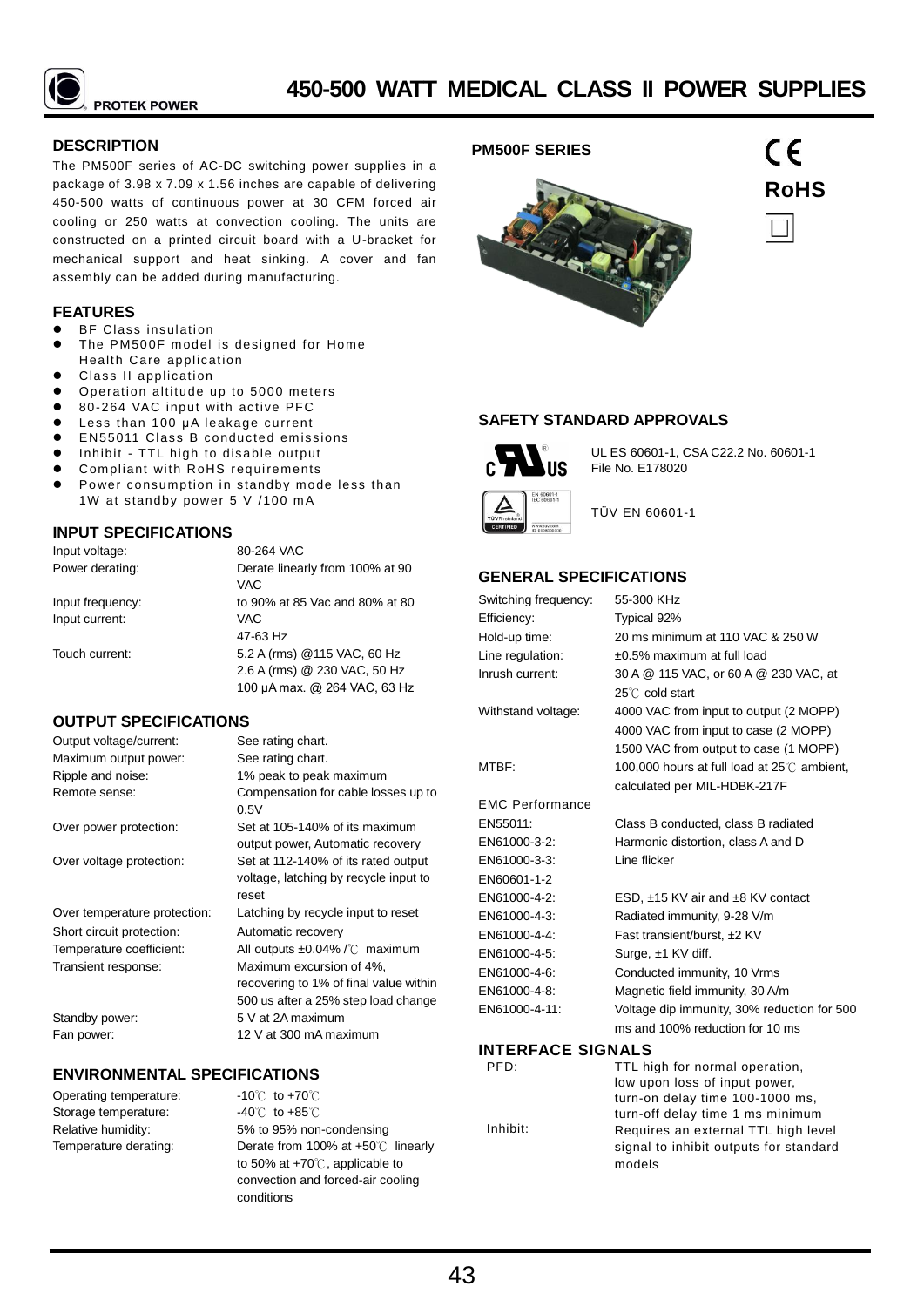# **UNIVERSAL INPUT PM500F MEDICAL SERIES**

# **OUTPUT POWER DERATING CURVE**





# **OUTPUT VOLTAGE/CURRENT RATING CHART**

| Model(1)        | Output         |                 |                                      |                                  |        |                           |                                     |                                                |
|-----------------|----------------|-----------------|--------------------------------------|----------------------------------|--------|---------------------------|-------------------------------------|------------------------------------------------|
| <b>Class II</b> | V <sub>1</sub> | Min.<br>Current | <b>Max. Current</b><br>at convection | <b>Max. Current</b><br>at 30 CFM | Tol.   | Ripple &<br>$Noise^{(3)}$ | Max. Output<br>Power <sup>(2)</sup> | <b>Efficiency</b><br>(typical)<br>115 /230 Vac |
| PM500F-12A      | 12 V           | 0 A             | 20.83 A                              | 37.50 A                          | $±2\%$ | 120 mV                    | 250 W /450 W                        | 89/91%                                         |
| PM500F-13A      | 15 V           | 0 A             | 16.67 A                              | 30.00 A                          | $±2\%$ | 150 mV                    | 250 W /450 W                        | 89/91%                                         |
| PM500F-13-1A    | 18 V           | 0 A             | 13.89 A                              | 27.78 A                          | ±2%    | 180 mV                    | 250 W /500 W                        | 89/91%                                         |
| PM500F-14A      | 24 V           | 0 A             | 10.42 A                              | 20.84 A                          | $±2\%$ | 240 mV                    | 250 W /500 W                        | 90 /92%                                        |
| PM500F-15A      | 28 V           | 0 A             | 8.93 A                               | 17.86 A                          | ±2%    | 280 mV                    | 250 W /500 W                        | 90 / 92%                                       |
| PM500F-16A      | 30 V           | 0 A             | 8.34 A                               | 16.67 A                          | $±2\%$ | 300 mV                    | 250 W /500 W                        | 90 /92%                                        |
| PM500F-17A      | 36 V           | 0 A             | 6.94 A                               | 13.89 A                          | $±2\%$ | 360 mV                    | 250 W /500 W                        | 90 /92%                                        |
| PM500F-18A      | 48 V           | 0 A             | 5.21A                                | 10.42A                           | $±2\%$ | 480 mV                    | 250 W /500 W                        | 90 / 92%                                       |
| PM500F-19A      | 57 V           | 0 A             | 4.38 A                               | 8.78 A                           | $±2\%$ | 570 mV                    | 250 W /500 W                        | 90 / 92%                                       |

NOTES:

1. Suffix "A" in models denotes PCB form; change suffix to "B" for U-Bracket form, e.g. PM500F-14B; change suffix "C" for enclosed cover and fan assembly, e.g. PM500F-14C.

2. 250 W without moving air or 450-500 W with 30 CFM forced air provided by user for "A" and "B" versions, 450-500W for "C" version with cover and fan assembly.

3. Ripple and noise is maximum peak-to-peak voltage value measured at output within 20 MHz bandwidth, at rated line voltage and output load ranges, and with a 10 μF tantalum capacitor in parallel with a 0.1 μF ceramic capacitor across the output.



## **MECHANICAL SPECIFICATIONS**